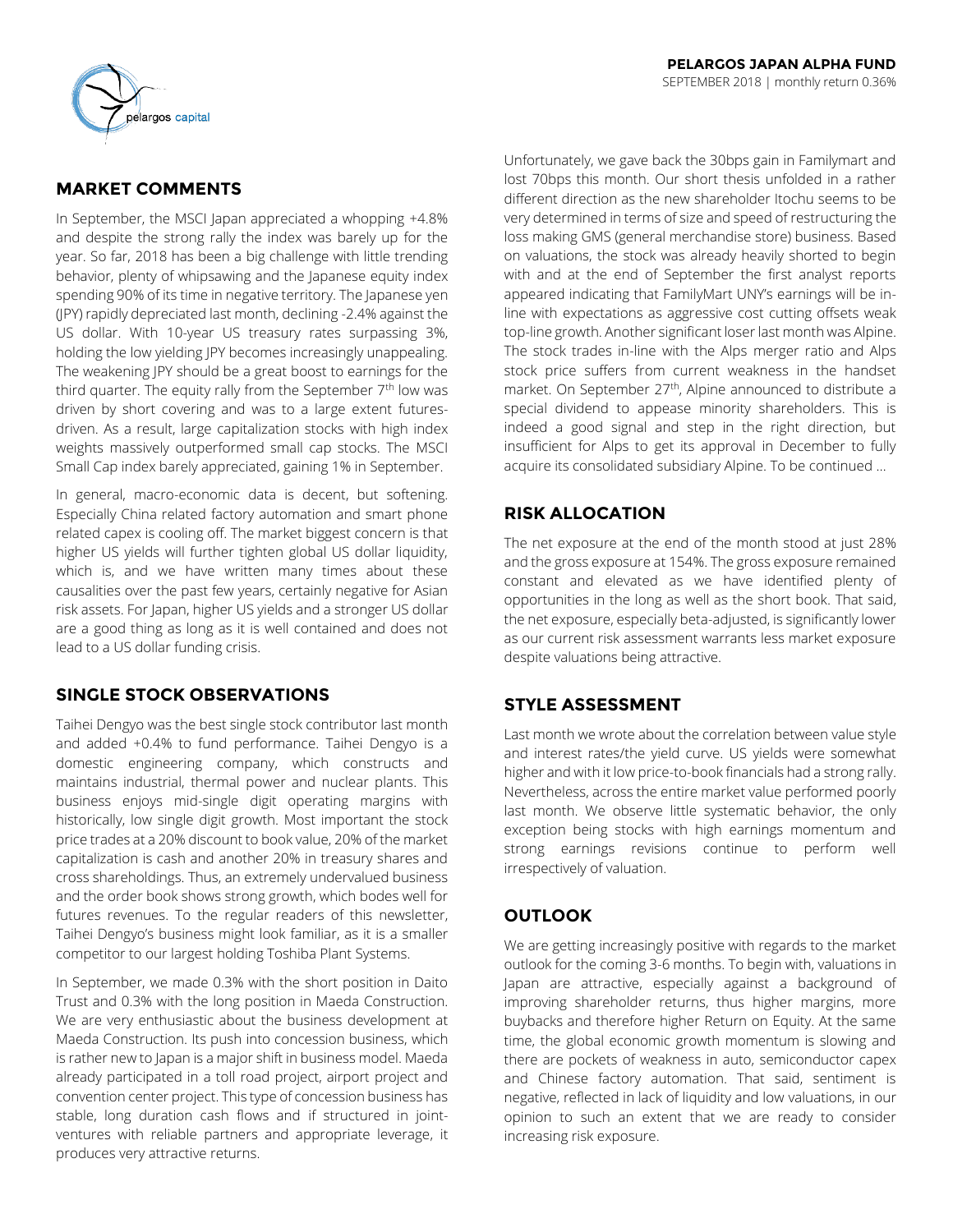

## **PELARGOS JAPAN ALPHA FUND**

SEPTEMBER 2018 | monthly return 0.36%

# **FUND CHARTS AND FACTS**



#### TOP 5 GROSS POSITIONS

| Toshiba Plant Sy               |
|--------------------------------|
| Ichigo Hotel REIT Investment C |
| Ichigo REIT                    |
| Alpine Elec                    |
| Taihei Dengyo                  |
|                                |

### TOP 5 MOVERS

| Taihei Dengyo    | 0.40% |
|------------------|-------|
| Daito Trust Cons | 0.29% |
| Maeda Corp       | 0.29% |
| Ichigo REIT      | 0.76% |
| Ariake Japan     | 0.23% |

#### TOP 5 SHAKERS

| Familymart       | $-0.69%$ |
|------------------|----------|
| Alpine Elec      | $-0.65%$ |
| Ichigo Group     | $-0.22%$ |
| Sumco Corp       | $-0.16%$ |
| Pepper Food Serv | $-0.13%$ |

#### **FUND FACTOR**

|                        | Long | Short |
|------------------------|------|-------|
| Price to Earnings (PE) | 16.9 | 22.5  |
| EV/EBITDA              | 11.6 | 16.4  |
| Price to Book (PB)     | 1.7  | 4.2   |
| Dividend Yield         | 23   | 19    |
| EV/IC                  | 11   | 36    |
| 1 month momentum       | 4.0  | 04    |
| 12-1 month momentum    | 15.4 | 86    |
|                        |      |       |

#### **FUND PERFORMANCE\***

| Month to date performance     | 0.36%    |
|-------------------------------|----------|
| Year to date performance      | $-6.13%$ |
| Inception to date performance | 50.74%   |
| *based on share class B EUR   |          |

#### **FUND FACTS\***

| Fund size in min EUR | 98.20  |
|----------------------|--------|
| Fund size in mln USD | 114 06 |
| Firm size in min FUR | 226.91 |
| Firm size in min USD | 263.55 |

## **RISK STATISTICS**

| Net Exposure                              | 28%     |
|-------------------------------------------|---------|
| Gross Exposure                            | 154%    |
| Volatility (ex-ante; 3 months daily data) | 5.5%    |
| Beta (ex-ante)                            | 0.29    |
| Sharpe Ratio                              | 0.60    |
| Sortino Ratio                             | 1.15    |
| Sterling Ratio                            | 0.49    |
| Max Drawdown (monthly)                    | $-8.4%$ |
| Annualized Return                         | 4.1%    |

# SECTOR EXPOSURES (IN PERCENT)

|                            | ξ      | Ğ<br>Shōi | 英         | Ğ              |
|----------------------------|--------|-----------|-----------|----------------|
| Consumer Discretionary     | $12 -$ | $-7$      | 5.        | 19             |
| Consumer Staples           | 6      | $-7$      | $-1$      | 12             |
| Energy                     | O      | $\Omega$  | $\bullet$ | O              |
| Financials                 | 2      | $-1$      | 1         | 3              |
| <b>Health Care</b>         |        | $-1$      | $-1$      | $\overline{z}$ |
| Industrials                | 34     | $-11$     | 23        | 46             |
| Information Technology     | 5      | -5        | $\circ$   | 10             |
| Materials                  | 4      | -3        | 1         |                |
| Real Estate                | 23     | $-8$      | 15        | 32             |
| Telecommunication Services |        |           |           |                |

 $\overline{2}$ 

## **GENERAL STATISTICS**

| % Return long book     | 2.86% |
|------------------------|-------|
| % Return short book    | 4.58% |
| # Long stocks          | 49    |
| # Short stocks         | 16    |
| % Long stocks 1        | 78%   |
| % Short stocks $\perp$ | 38%   |
| # Up days / Down days  | 10/10 |
| Turnover as % NAV      | 47%   |
|                        |       |





|                     | Year | lan      | Feb      | Mar      | Apr      | May      | Jun      | lul      | Aug      | Sep        | Oct      | Nov      | <b>Dec</b> | <b>YTD</b> | <b>ITD</b> |
|---------------------|------|----------|----------|----------|----------|----------|----------|----------|----------|------------|----------|----------|------------|------------|------------|
| 틦<br><b>CLASS B</b> | 2018 | $-0.26%$ | $-1.77%$ | $-1.03%$ | $-0.63%$ | $-0.06%$ | $-0.36%$ | $-0.87%$ | $-1.66%$ | 0.36%      |          |          |            | $-6.13%$   | 50.74%     |
|                     | 2017 | 0.56%    | $-0.92%$ | $-1.63%$ | $-0.57%$ | 0.23%    | .32%     | 1.18%    | 0.46%    | 0.99%      | 1.25%    | 0.20%    | 0.14%      | 3.22%      | 60.59%     |
|                     | 2016 | 1.27%    | 0.92%    | 1.18%    | $-0.16%$ | $-1.08%$ | $-4.33%$ | 2.12%    | $-1.05%$ | $-0.29%$   | 2.38%    | 0.88%    | 0.39%      | 2.07%      | 55.58%     |
| FUND PERFORMANCE:   | 2015 | $-1.24%$ | 4.89%    | $-0.27%$ | 3.25%    | 2.57%    | $-1.67%$ | $-2.94%$ | $-3.01%$ | 2.46%      | .88%     | 2.06%    | $-1.42\%$  | 6.36%      | 52.42%     |
|                     | 2014 | $-3.16%$ | $-0.60%$ | $-0.56%$ | $-0.99%$ | $-2.24%$ | 1.44%    | 0.23%    | $-0.60%$ | 2.06%      | $-1.89%$ | $-1.24%$ | 0.96%      | $-6.52%$   | 43.31%     |
|                     | 2013 | 5.35%    | $-0.58%$ | 6.98%    | 6.48%    | $-1.07%$ | $-0.78%$ | 0.31%    | $-0.92%$ | 1.18%      | $-0.80%$ | 1.46%    | 1.73%      | 20.57%     | 53.31%     |
|                     | 2012 | $-1.38%$ | 3.81%    | 1.35%    | $-1.21%$ | $-3.83%$ | 1.76%    | 0.84%    | 0.93%    | 1.32%      | 0.58%    | 2.50%    | 4.06%      | 10.95%     | 27.15%     |
|                     | 2011 | 0.93%    | $-0.03%$ | $-1.55%$ | 0.14%    | $-0.14%$ | 0.42%    | 0.03%    | $-3.63%$ | 0.69%      | $-0.38%$ | $-2.60%$ | .68%       | $-4.48%$   | 14.60%     |
|                     | 2010 | 0.73%    | $-0.23%$ | 3.52%    | 3.39%    | $-2.83%$ | $-1.31%$ | 1.23%    | $-0.37%$ | 0.91%      | 1.13%    | 1.40%    | 1.89%      | 9.67%      | 19.97%     |
|                     | 2009 | 2.07%    | 1.67%    | $-0.73%$ | $-0.67%$ | .34%     | 1.13%    | $-1.93%$ | 2.24%    | .68%<br>-1 | $-0.39%$ | $-2.99%$ | 2.84%      | 2.75%      | 9.39%      |
|                     | 2008 |          |          |          |          |          |          | 0.96%    | $-1.35%$ | 1.40%      | 3.44%    | 0.52%    | 1.39%      | 6.46%      | 6.46%      |